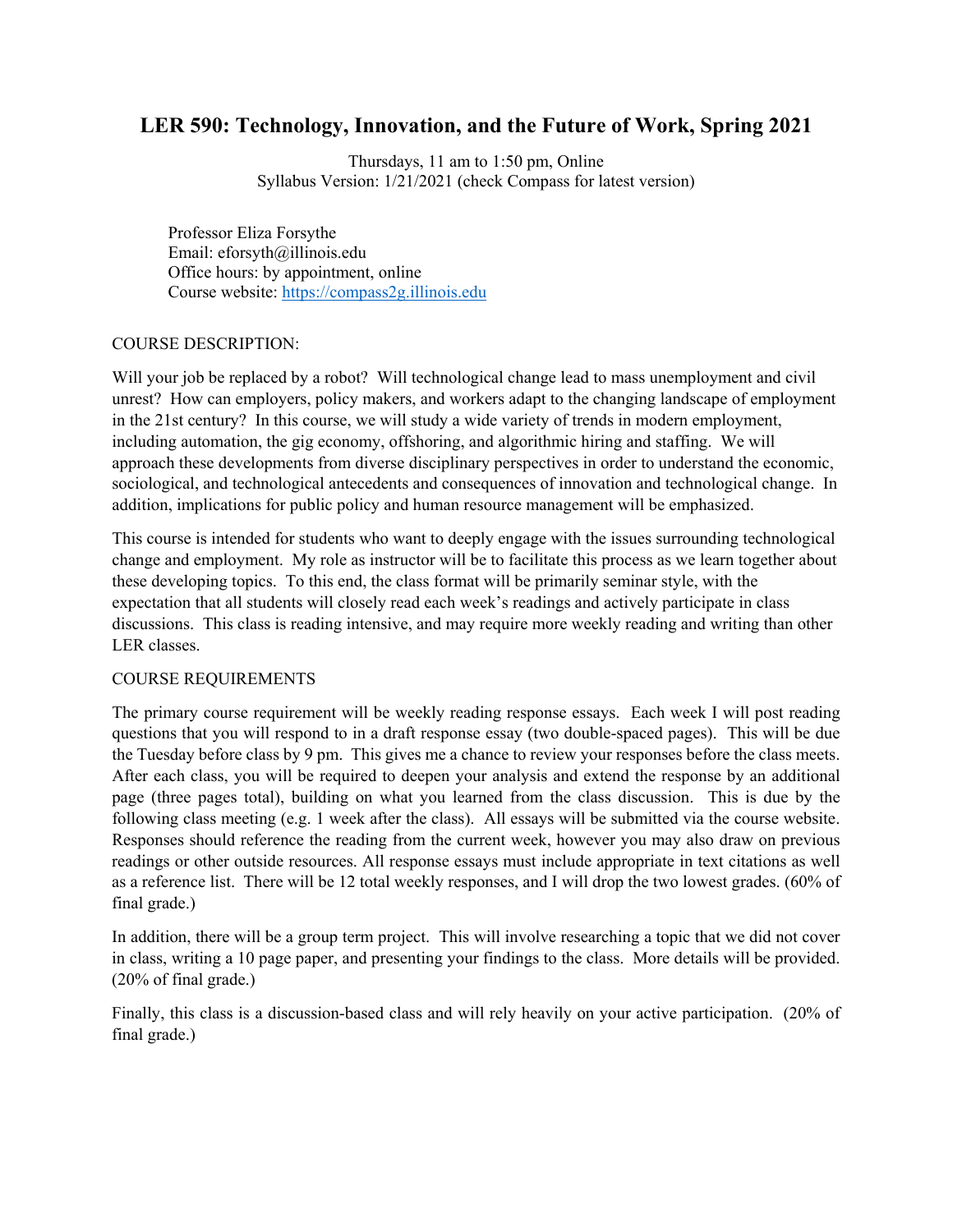#### **LER 590 Syllabus, Spring 2021**

#### COURSE READINGS

There is no required textbook for this class. Most course readings will be available via the course website. You will be required to purchase a digital coursepack from Harvard Business School Publishing for a few of the readings. The link will be available on the course website. Readings will draw from academic articles, popular press articles, business cases and excerpts from the following books:

Beckert, Sven (2014) *Empire of Cotton: A Global History.*

Goldin, Claudia and.Katz, Lawrence F. (2009) *The Race Between Education and Technology*.

Levy, Frank,and Murnane, Richard J. (2004) *The New Division of Labor: How Computers are Creating the Next Job Market*

Weil, David. (2014) *The Fissured Workplace.*

#### COURSE SCHEDULE

Class 1: January  $28<sup>th</sup>$ . Introduction, Course Overview.

### **Module 1: Technological Change**

Class 2: February 4<sup>th</sup>. Historical Case Study: The Industrial Revolution (Part 1)

*Reading:*

- 1. Beckert, Sven (2014) *Empire of Cotton: A Global History.* Chapter 7: Mobilizing Industrial Labor. Pages 176-198
- 2. Stanley L. Engerman and Kenneth L. Sokoloff "Technology and Industrialization: 1790- 1914. In *Cambridge Economic History of the United States* (pages 367 -379)

Class 3: February 11<sup>th</sup>. Historical Case Study: The Industrial Revolution (Part II)

*Reading:*

- 1. E. J. Hobsbawm (1952) "The Machine Breakers" *Past & Present*
- 2. Kenneth L. Sokoloff "Was the Transition from the Artisanal Shop to the Nonmechanized Factory Associated with Gains in Efficiency?: Evidence from the U.S. Manufacturing Censuses of 1820 and 1850" (1984) *Explorations in Economic History* (sections 1,2, and 5)

Class 4: February 18<sup>th</sup>. Task-based View of Technological Change

#### *Reading:*

- 1. Levy, Frank,and Murnane, Richard J. (2004) *The New Division of Labor: How Computers are Creating the Next Job Market* (Chapters 2 and 3)
- 2. David Rotman (2013) "How Technology is Destroying Jobs" *MIT Technology Review*
- 3. Erik Brynjolfsson and Andrew McAfee (2015) "Will Humans Go the Way of Horses?" *Foreign Affairs*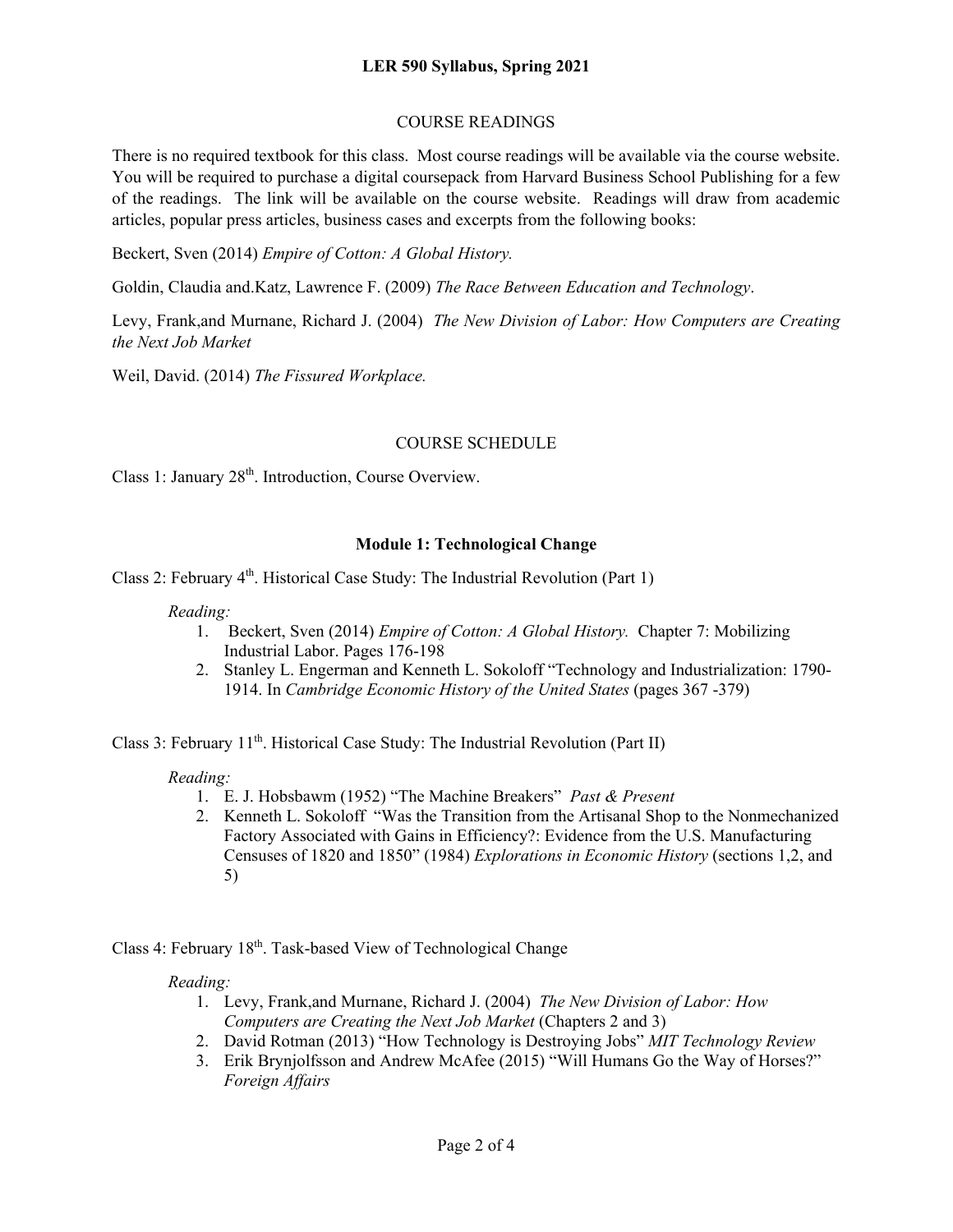Class 5: February  $25<sup>th</sup>$ . Technological Change and Education

### *Reading:*

- 1. Goldin, Claudia and.Katz, Lawrence F. (2009) *The Race Between Education and Technology*. (Chapter 3: Skill-Biased Technological Change)
- 2. David Rotman (2014) "Technology and Inequality" *MIT Technology Review*

# Class 6: March 4<sup>th</sup>. Managing Technological Change

### *Reading:*

- 1. Fernandez, Roberto (2001) *American Journal of Sociology* "Skill-Biased Technological Change and Wage Inequality: Evidence from a Plant Retooling"
- 2. Daniel P. Gross and William R. Kerr (2018*) AT&T: Managing Technological Change and the Future of Telephone Operators in the 20<sup>th</sup> Century* (HBS coursepack)

Class 7: March  $11<sup>th</sup>$ . Societal Impacts of Technological Change

*Reading:*

- 1. Joel Mokyr, Chris Vickers, and Nicolas L. Ziebarth (2015) "The History of Technological Anxiety and the Future of Economic Growth: Is This Time Different?" *Journal of Economic Perspectives*
- 2. Erik Brynjolfsson and Andrew McAfee (2014) *The Second Machine Age* Chapter 11: Implications of the Bounty and the Spread
- 3. Farhad Manjoo "A Plan in Case Robots Take the Jobs: Give Everyone a Paycheck" *The New York Times* (March 2, 2016)

# *No Class March 18th*

# **Module 2: The Changing Structure of Employment**

Class 8: March  $25<sup>th</sup>$ . Topic Overview

#### *Reading:*

- 1. Peter Cappelli (2000) "Market Mediated Employment: The Historical Context" Chapter 3 in Blair, Margaret M.,Kochan, Thomas A. (Eds.) (2000) *The new relationship :human capital in the American corporation* Washington, D.C. : Brookings Institution Press.
- 2. Weil, David. (2014) *The Fissured Workplace.* Chapter 3: Why Fissure?

# Class 9: April 1<sup>st</sup>. Gig Economy

# *Reading:*

- 1. Pew Research Center, November, 2016, "Gig Work, Online Selling and Home Sharing" (pages 1-17).
- 2. Janet L. Rovenpor, Lisa T. Stickney, Rita J. Shea-Van Fossen, (2016) "Uber and its Driver-Partners: Labor Challenges in the On-Demand Transportation Networking Sector" (HBS coursepack)